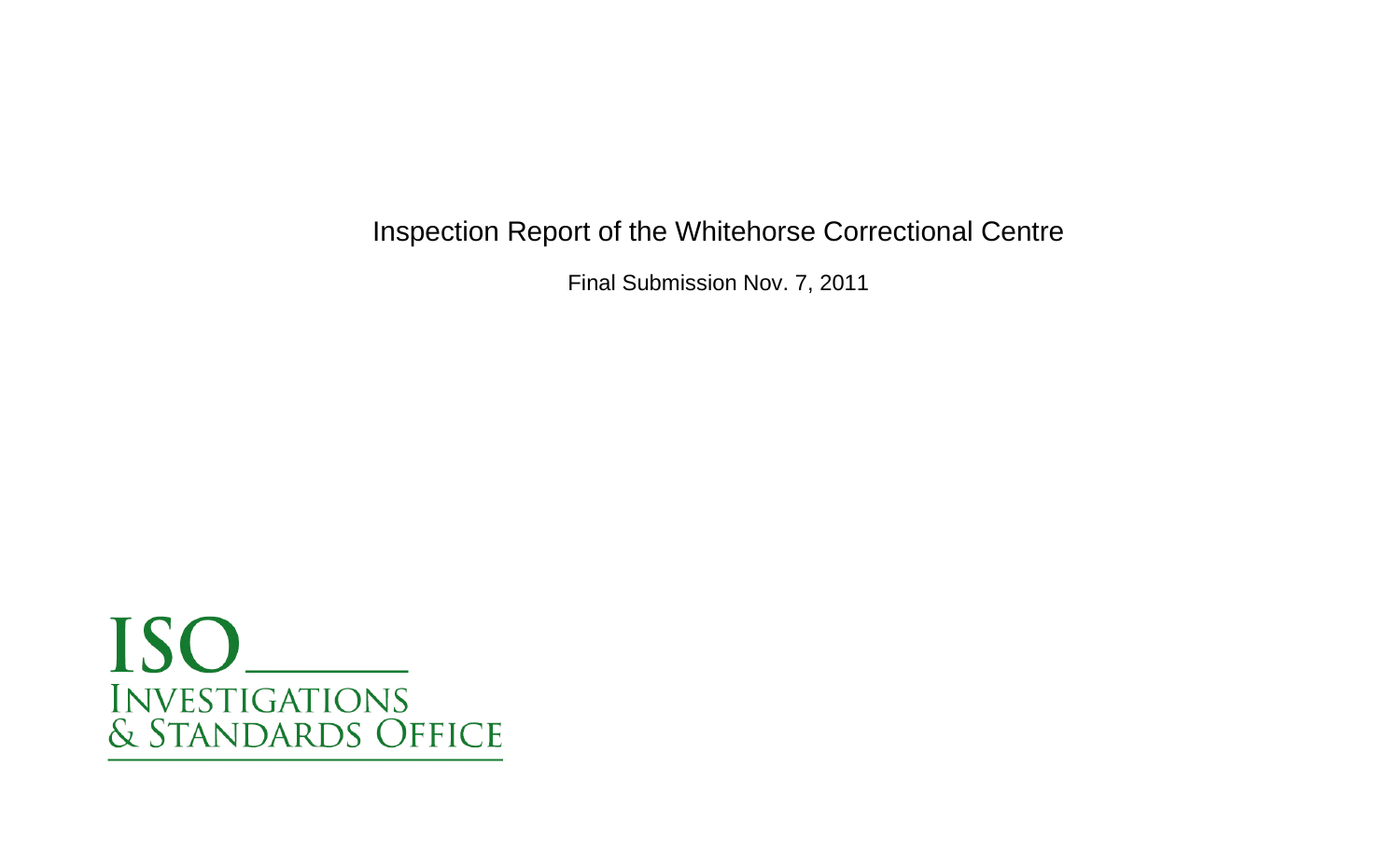| <b>Contents:</b> | <b>Introduction</b>                                                                                                                                                                                                       | 3              |
|------------------|---------------------------------------------------------------------------------------------------------------------------------------------------------------------------------------------------------------------------|----------------|
|                  | <b>Focus A: - The Use of Segregation/Separate Confinement</b>                                                                                                                                                             |                |
|                  | <b>Methodology</b><br>$\blacksquare$                                                                                                                                                                                      | 4              |
|                  | <b>Policies and Legislation</b><br>٠.                                                                                                                                                                                     | 4              |
|                  | <b>ISO Analysis of Files Reviewed</b><br>$\blacksquare$                                                                                                                                                                   | 5              |
|                  | <b>Findings</b><br>٠                                                                                                                                                                                                      | 6              |
|                  | <b>Progress Observed during the Review Period</b>                                                                                                                                                                         | $\overline{7}$ |
|                  | <b>Focus B: - Sentence Calculation, Pre-discharge Reviews</b>                                                                                                                                                             |                |
|                  | Methodology<br>$\blacksquare$                                                                                                                                                                                             | 9              |
|                  | <b>Policies and Legislation</b><br>٠                                                                                                                                                                                      | 9              |
|                  | <b>Findings</b><br>п                                                                                                                                                                                                      | 10             |
|                  | <b>Progress Observed during the Review Period</b><br>٠                                                                                                                                                                    | 12             |
|                  | <b>Inspection Recommendations</b>                                                                                                                                                                                         | 13             |
|                  | Appendices :<br>$\underline{A}$ : - Separate Confinement Rationale; Notification and Review Requirements<br><b>B:</b> - Separate Confinement Inspection Sheet<br>$\bullet$<br>C: - Separate Confinement Notification form | 15<br>16<br>17 |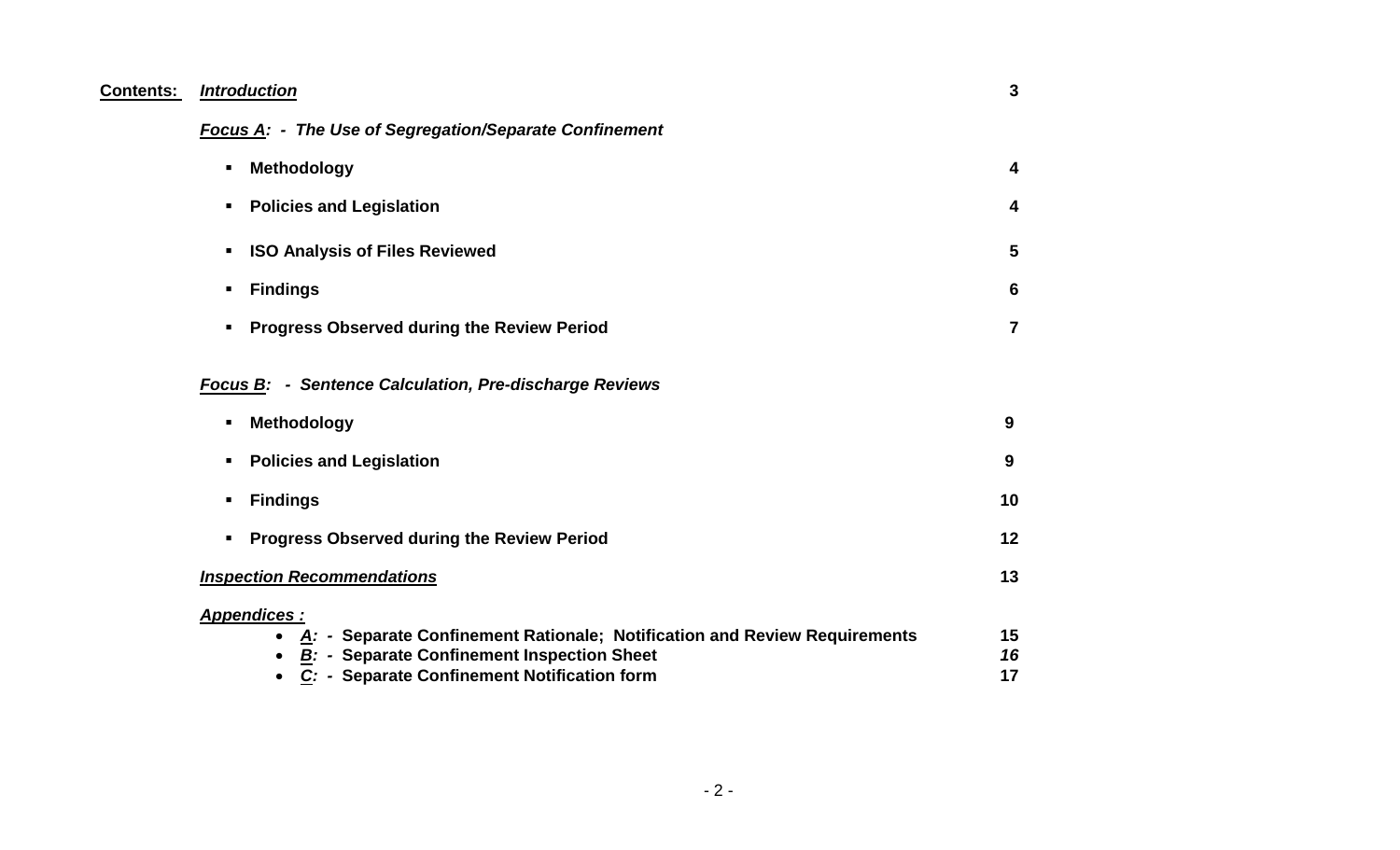#### *Introduction*

Through the *Corrections Act and Regulations*, the Investigations and Standards Office (ISO) has the mandate to carry out inspections of the Whitehorse Correctional Centre (WCC) and report on the findings and recommendations to the Corrections branch and Deputy Minister.

To allow for the most effective use of the ISO and Corrections Branch resources, programs and services are generally selected for inspection using a risk assessment process which forms part of ISO's Risk-based Inspections Framework. The risk assessment process prioritizes programs and services for examination of those with the highest potential for risk such as those where non-compliance with corrections policy could result in serious injury or death or an egregious breach of inmate rights.

The inspection process undertaken by the ISO:

(a) provides assurance to the Department of Justice that operation of correctional facilities and programs are well-managed, efficient and within the parameters of applicable laws, regulations and policies;

(b) identifies weaknesses in operational or corrections practices, internal controls and management systems; and

(c) identifies opportunities, where applicable, to improve operational or correctional practices.

For this year's inspection, based on the abovementioned framework, the ISO inspected two key areas of the operation of the Whitehorse Correctional Centre (WCC) for compliance with the *Corrections Act*, its *Regulations* and WCC policy.

This Inspection focused on two areas of risk:

- **Focus A:** The use of Segregation for "disciplinary segregation", "segregation pending a disciplinary hearing", and "short-term separate confinement" or "long-term separate confinement". In particular, the inspection reviewed appropriate inmate notification, file documentation and compliance with mandated review periods.
- **Focus B:** The Admissions and Discharge processes that ensure custodial sentences are properly calculated; that adequate safeguards are in place to ensure inmates being considered for discharge have been properly cleared and double checked consistent with policy.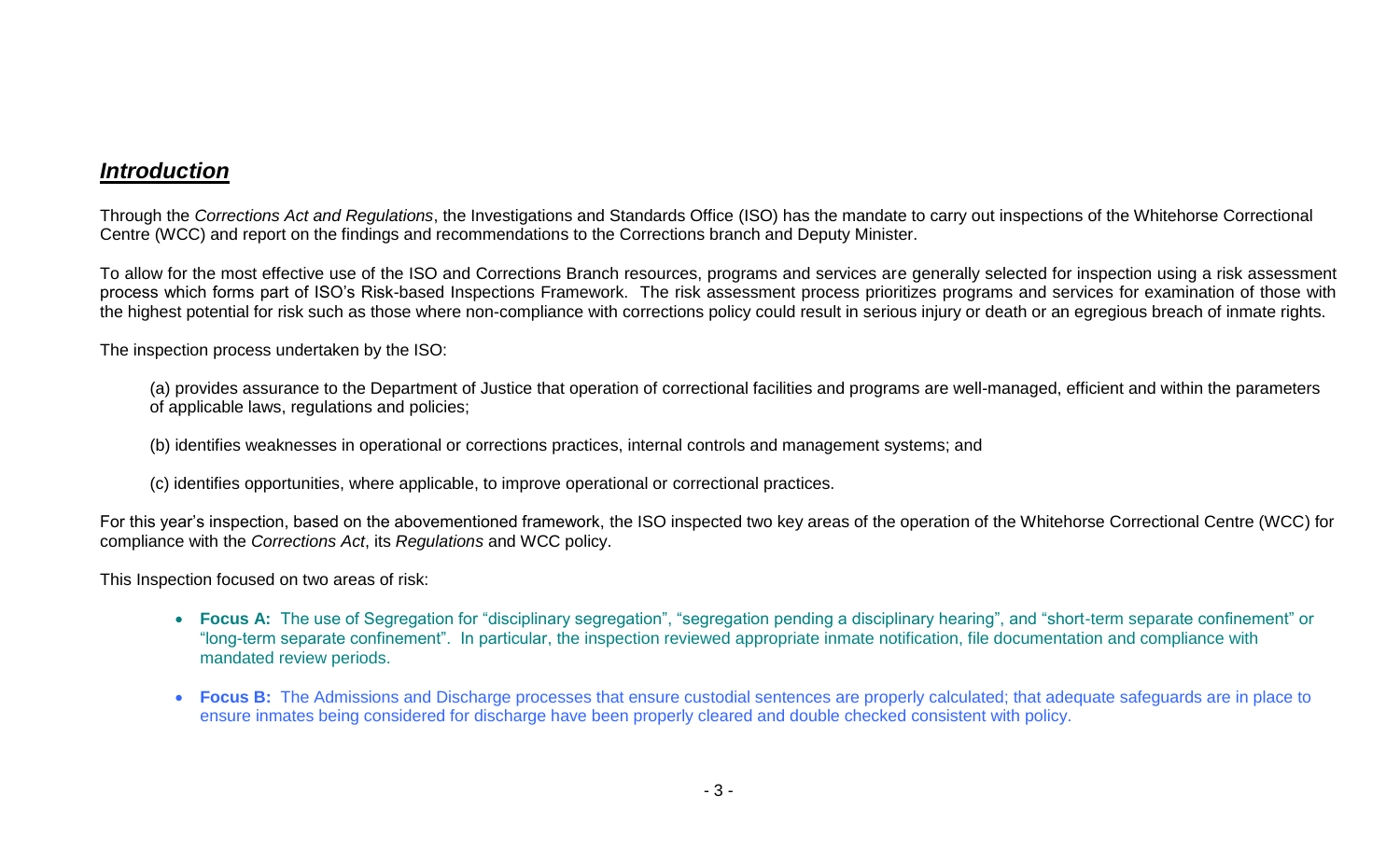### *Focus A: The Use of Segregation/Separate Confinement*

#### **Methodology:**

In order to review a random selection of inmates placed in the segregation unit of the Whitehorse Correctional Centre (WCC), ISO selected 7 key dates for review. The individuals residing in segregation on the selected dates were identified and their individual progress logs and WCC records were then reviewed for staff entries, appropriate reviews\*, inmate notification\* and documentation related to the specific circumstances of their separate confinement. \*For a complete list of appropriate reviews and review periods, refer to Appendix A.

The dates selected commenced with the first day following the implementation of the new *Corrections Act*, followed by six quarterly dates of review going forward. These dates were as follows:

- January 11, 2010
- April 01, 2010
- July 01, 2010
- October 01, 2010
- January 02, 2011
- February 01, 2011
- March 01, 2011

 $\overline{a}$ 

#### **Policies and Legislation<sup>1</sup>**

Pursuant to the *Corrections Act Regulations (CAR)*, the following sections capture the circumstances for housing an inmate in a cell in the Segregation Unit:

- Short-term Separate Confinement, per CAR s. 20;
- Long-term Separate Confinement, per CAR s. 21;
- Voluntary Separate Confinement, per CAR s. 22;
- Segregation placement pending a disciplinary hearing, per CAR s. 28; or
- Disciplinary Segregation, pursuant to the Corrections Act Regulations (CAR), section 33(3)(b);

Because separate confinement is a form of lost liberty, the housing of any individual in the Segregation Unit without justification would be in violation of the *Corrections Act* and *Regulations*.

 $^{\rm 1}$  Except for quotations from the *Act* , the *Regulations* or policy, the terms *segregation* and *separate confinement* are used interchangeably throughout this report.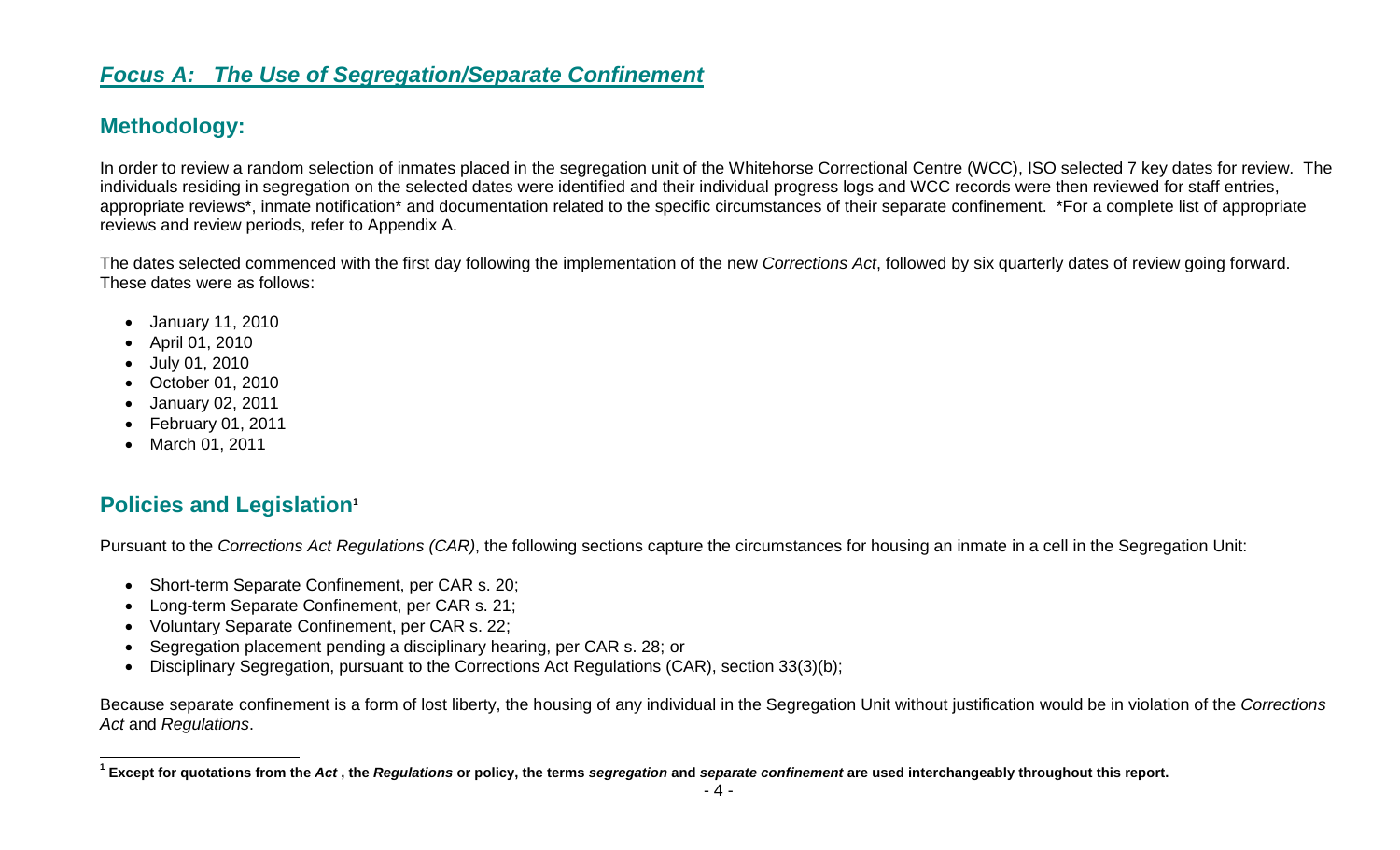Inmate files were reviewed for the appropriateness of placement and the requisite paperwork on the abovementioned snapshot dates. Note that for those individuals held in the Segregation unit for an extended period and for multiple reasons, this review only examined the reason for such placement on the designated review date.

#### **ISO Analysis of Files Reviewed**

ISO reviewed 10 inmate files dated between Jan. 11, 2010 and March 1, 2011 to determine whether applicable reviews of separate confinement were conducted within the timelines specified in the *Corrections Act* and *Regulations:* whether adequate notification was provided to affected inmates; and whether appropriate documentation had occurred. ISO analyzed the files and found as follows:

- Of the 10 individuals reviewed, six progress log files were located and checked for staff entries related to separate confinement. Four of those reviewed contained appropriate entries identifying movement to or from segregation. Two files were satisfactory in all aspects for reviews and written inmate notifications. One of the individuals was held in the segregation area for less than 24 hours while another appropriate placement was being arranged.
- Errors or omissions found within these files were:
	- One case of failure to release an inmate from segregation upon completion of disciplinary segregation;
	- One case of an inmate held pursuant to CAR s.20 (short term separate confinement) where there was no evidence of any secondary review prior to the 72 hour limit. The inmate was eventually restaged to a regular unit two days later.
	- Three cases of inmates held in separate confinement for varying medical reasons without any reviews or notification under CAR s. 20 (short-term separate confinement) or CAR s. 21 (long-term separate confinement);
	- The case of an inmate held under CAR s. 28 (pending a disciplinary hearing) without being reviewed every 24 hours; and,
	- An inmate moved to segregation due to an incident resulting in a disciplinary charge. During the period of separate confinement prior to the approval of the disciplinary charge – at which point CAR s. 28 applied - the centre erred by not identifying the inmate as held pursuant to CAR s. 20 (short-term separate confinement). As a result the required written notification to the inmate and appropriate reviews were not provided.
	- While it was allowable to hold an individual awaiting other placement for up to 24 hours, the reviewed example lacked any relevant file documentation.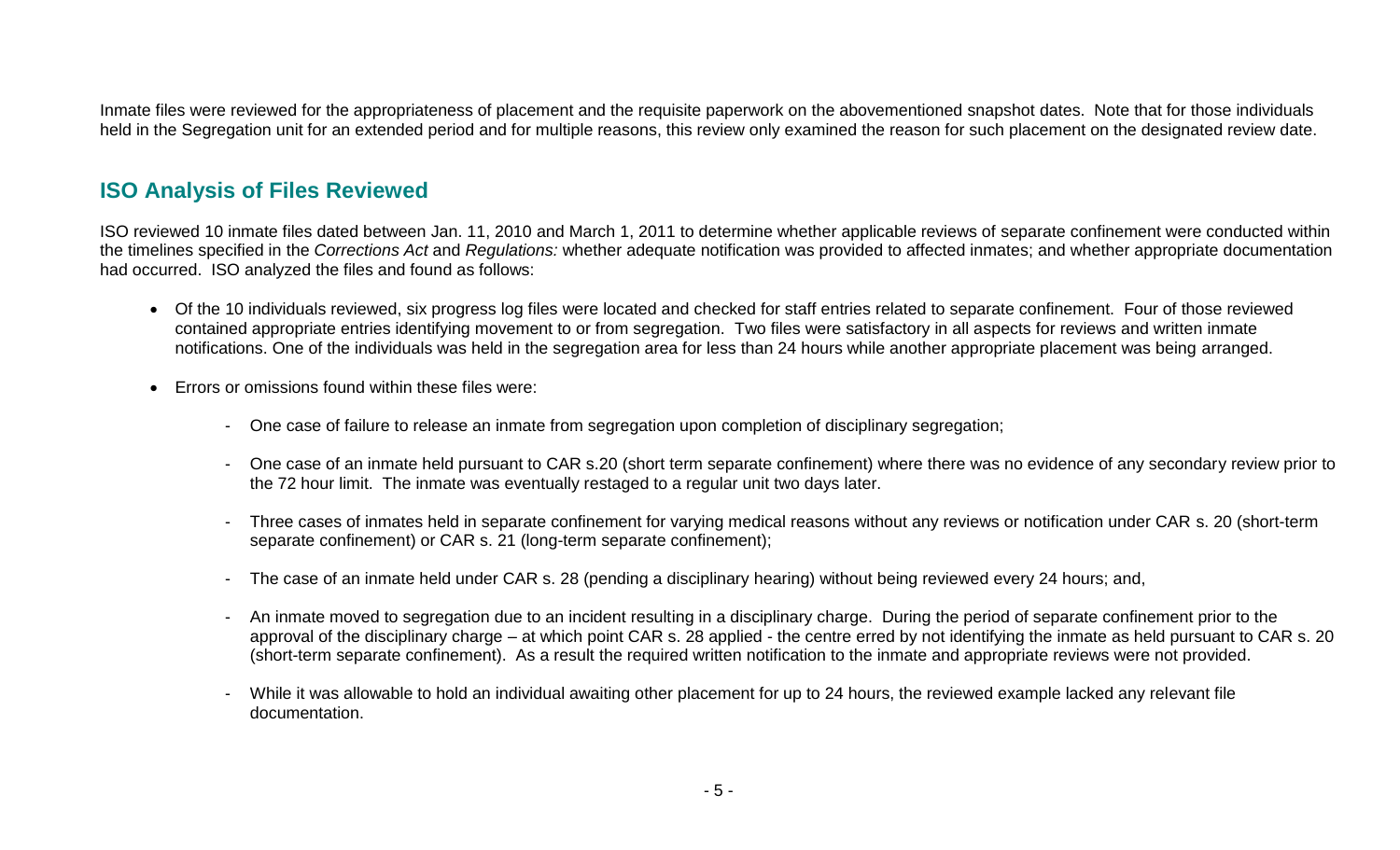# **Findings**

- Some gaps in recording are noticeable on the inmate Progress Logs. Movements into or out of Segregation were not always recorded.
- For inmates facing disciplinary charges, they may be held in segregation pending charges pursuant to CAR s.28, however such placement MUST be reviewed every 24 hours thereafter by the Person in Charge until the inmate concludes their disciplinary hearing, pursuant to CAR s.28(2). Only a small number of files examined were found to document a satisfactory level of review.
- Inmates placed in Separate Confinement for medical / mental health reasons (withdrawal protocols or suicidal ideation, for example) require written notification under CAR s. 20 (Short term Separate Confinement) and/or s.21 (Long-Term Separate Confinement), and the requisite reviews are applicable. This review found ample evidence of documentation in the form of daily "Security and/or Medical Observation Sheets", but no evidence on file of proper inmate notification under CAR s.20 and 21 for the two inmates who fell into this category.
- Improvements to the *Separate Confinement (Notification) Form\** (Appendix C) are needed. This is an operation-critical form that has been developed and improved over the past year. However further improvement is still needed, particularly in Section IV. The highlighted sections identified below currently provide only the following details: **"***As per policy***"**. Following this review, WCC management has been advised that such comments are of little value to an inmate in the Segregation Unit, as they have no access to written policy. Similarly, supervising staff do not have ready access to written policy. The combined effect allows for misinterpretation, confusion and inconsistent application.

Section 1 is completed if the inmate is held in *Short Term* or *Long Term Separate Confinement*. Section II is completed if *Voluntary Separate Confinement* applies. Section III is completed if the inmate is held pursuant to CAR s. 28 (Pending disciplinary hearing). Section IV of the form identifies "Special Instructions for Separate Confinement", and includes:

- *The period between mandatory checks*
- *Restraints (if applicable)*
- *Clothing Issue Type*
- *Bedding Issue Type*
- *Meals ( served regular or on Styrofoam )*
- *Fresh Air*
- **Phone Calls**
- *Television Access*
- *Cell Searches*
- *Visits*
- *Access to Personal Effects*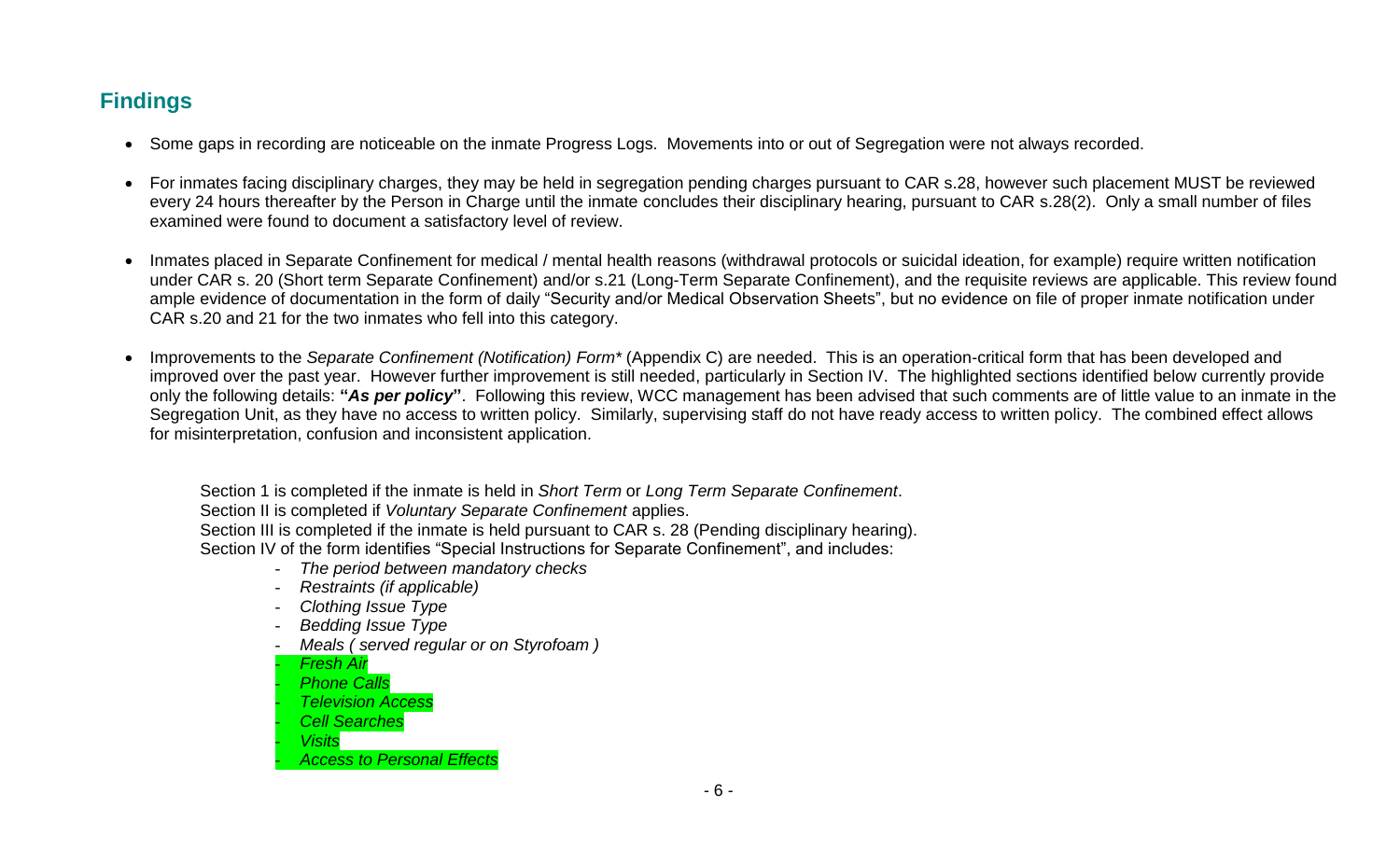#### **Progress observed during the Review Period**

The inspection found that the Whitehorse Correctional Centre made significant improvements as it implemented the new Corrections Act Regulations (CAR). In particular, notable improvements were seen in the new forms developed for inmate disciplinary charges, the hearing process, and separate confinement.

These forms include:

- 1. The Disciplinary Offence Report. Part 1 identifies: the officer making the allegation; the Supervisor who reviewed the documentation package; and the Person-In-Charge who approved the charge. Part 1 also identifies the circumstances of the allegation, the Regulation allegedly breached, and provides essential information for the accused such as time and date of documentation service, the proposed hearing date, and whether CAR section 28 applies. It also provides formal notification of certain inmate rights such as the 'right to legal counsel'. Part 2 identifies any hearing adjournments, the adjudicator, evidence reviewed during the hearing, the decision and penalty or corrective measure imposed by the adjudicator, and the date and time that the inmate was provided a copy following the hearing. Later versions of the form now also include advice to the inmate of their right to appeal inmate discipline to the Investigations and Standards Office, pursuant to CAR s. 35(1).
- 2. A noteworthy new form is the "WCC Separate Confinement Inspection Sheet" (Appendix B). It tracks daily events for each individual in the segregation unit including phone calls, shower offered, roll change offered, fresh air offered, cell cleaning material offered, meal offerings, medication issued, and tracks whether a progress log entry had been made. The form also records the officer and supervisor's name and allows for special comments or notes for the individual. At the completion of the separate confinement the form is to be added to the inmate's progress log.

There are several advantages of this form including:

- It serves as a daily check to ensure appropriate privileges have been provided;
- It prevents inmates from abusing undocumented privileges, such as requesting a second fresh air period;
- Staff of subsequent shifts know definitively what has been offered, accepted/declined, or not offered;
- It has additional space for special notes such as No-Contact info, approved telephone numbers, or restrictions that apply; and
- It serves as a single permanent record of the conditions by which the individual was separately confined.

The latter would prove particularly useful in the event where subsequent allegations are made against the Correctional Branch.

The form could be improved somewhat by adding a version date to the form, and by identifying where the form is to be filed. (i.e. Inmate progress log following the completion of the separate confinement.)

3. ISO was impressed with the Short Term and Long Term notifications provided via the Separate Confinement Form. Typically the form advised of the date of notification, the authority under which the inmate was separately confined, and the date of any scheduled review.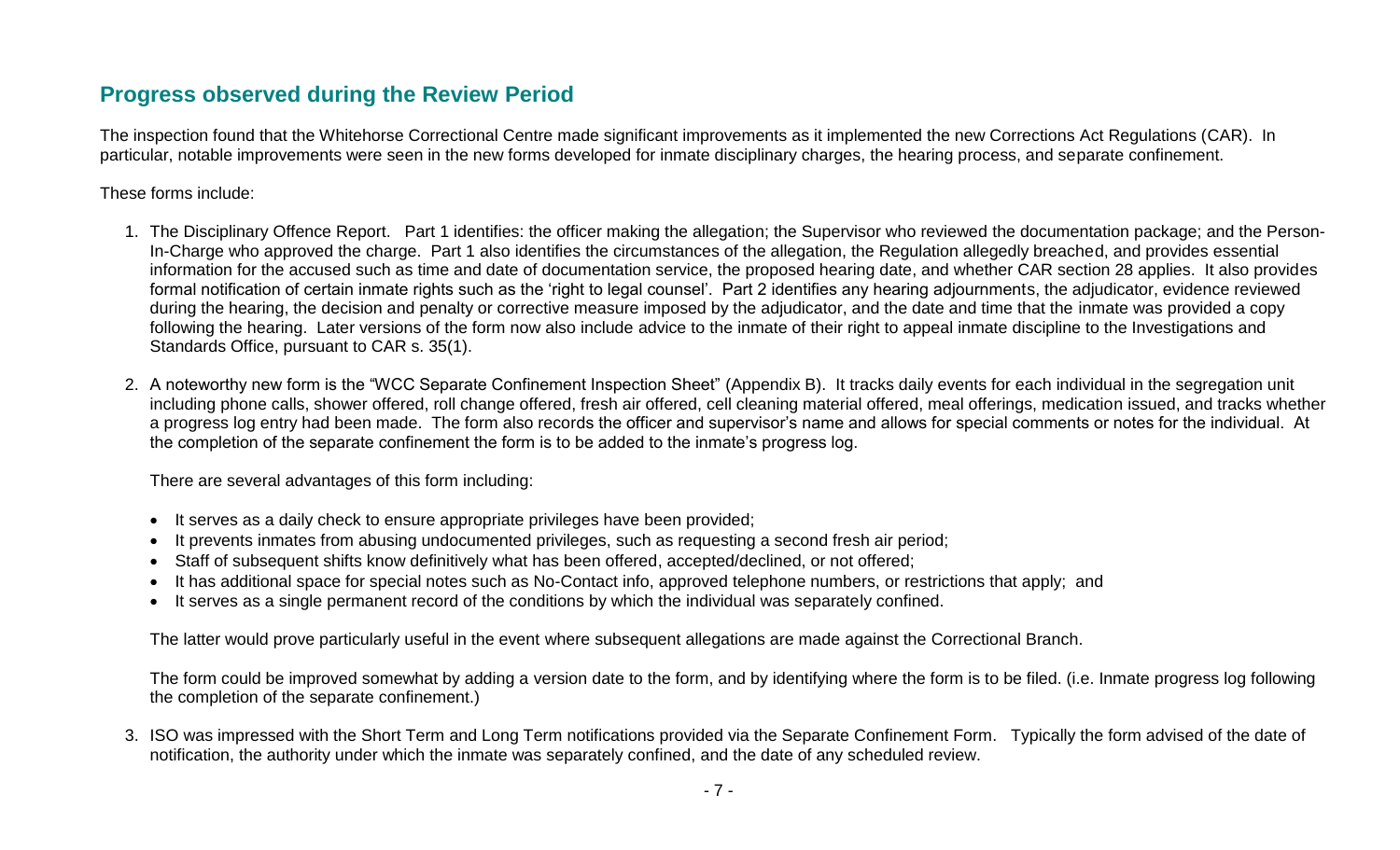4. While it is obvious that the physical structure of the Segregation Unit reflects the age of the building, with numerous anomalies that would not be acceptable by today's standards, the reality is that the structure's days are numbered. The planned opening of the new correctional centre is schedule to occur before year end and for this reason ISO did not carry out a detailed inspection of the physical plant.

Although there was no intention for this Inspection to delve into risks within the Segregation Unit due to physical structure, ISO noted that the Superintendent still applied due diligence by identifying that the CCTV coverage within the Segregation Unit was lacking appropriate coverage. He has directed the installation of an additional camera opposing the existing camera in the common area to eliminate any blind spots. ISO found such action to be appropriate and commendable, regardless of the expected short life-span remaining for the current building.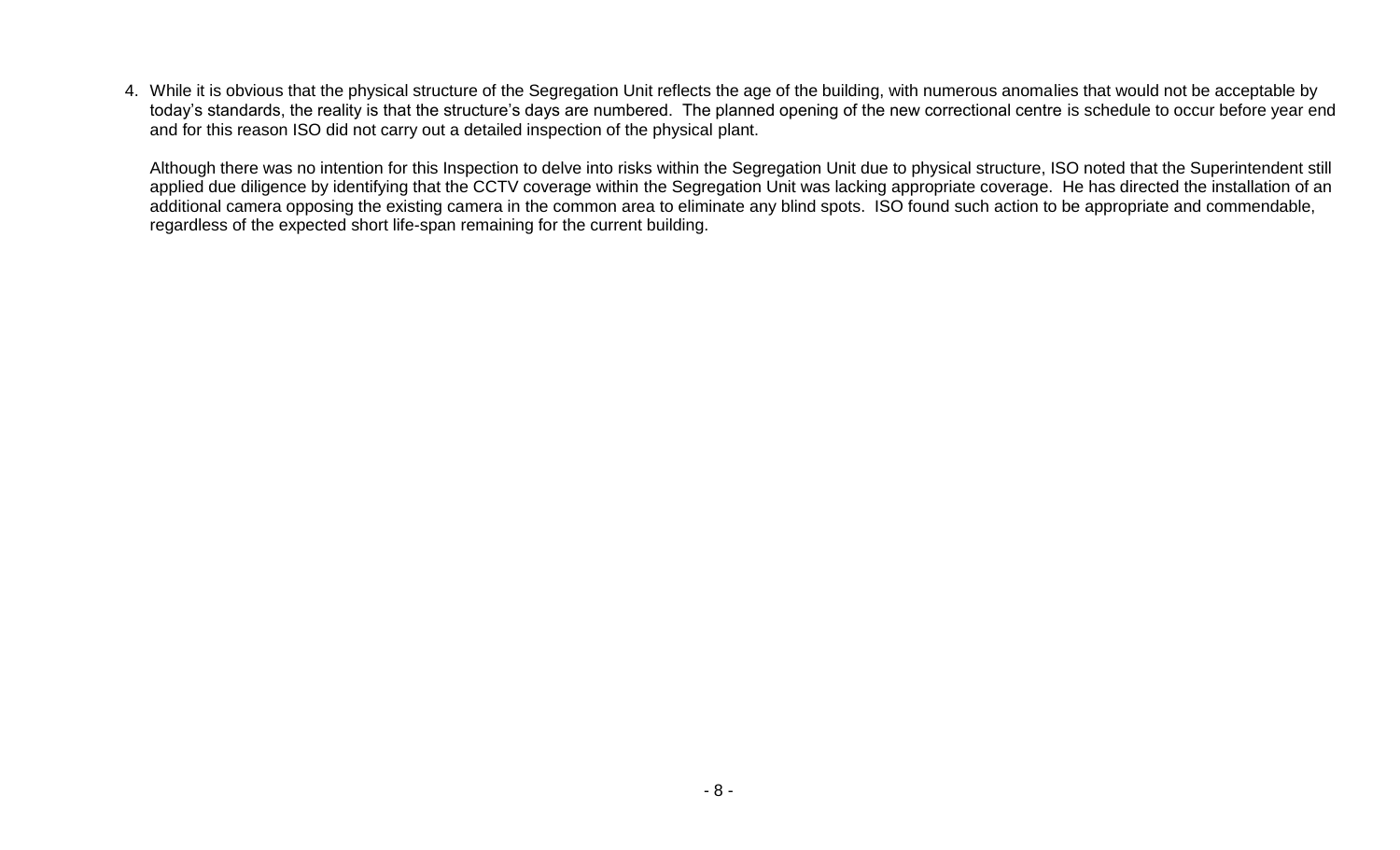### *Focus B: Sentence Calculation, Pre-discharge Reviews*

### **Methodology**

Sentence Calculation is the process calculating the custody period based on the sentencing documents issued by the Courts. (e.g. Warrant of Committal). If done improperly, may result in either an *Inadvertent Release* (Inmate released prior to the date intended by the Court) or an *Undue Hold* (Inmate detained in custody without lawful justification). Additionally, sentences are recalculated whenever additional sentence documents are provided by the courts or an inmate fails to earn remission (via monthly remission review) or forfeits earned remission (via the disciplinary process).

ISO reviewed 10 files of sentenced inmates, chosen throughout the review period, which intentionally included a variety of short, lengthy, simple and complex sentences.

ISO also met separately with the Sentence Administrator, WCC Deputy Superintendent of Programs and an acting Supervisor who from time to time may be responsible for the release of offenders on their scheduled date of release. Topics of discussion included:

- intake processes
- sentence calculation practices
- forms in use
- inmate notification practices ('ERD' for example)
- how staff determine inmates are scheduled for release, and
- pre-release checks

### **Policies and Legislation**

The *Corrections Act* and *Regulations* do not establish any parameters related to admission and discharge processes, sentence calculation or related notifications to inmates and staff. Such parameters and direction are established in WCC policy.

This inspection noted the following relevant WCC Policy, "*D1.3: transfers and releases*":

Areas of concern are identified in **BOLD** and discussed further in this report (See heading *B: Inspection Findings*).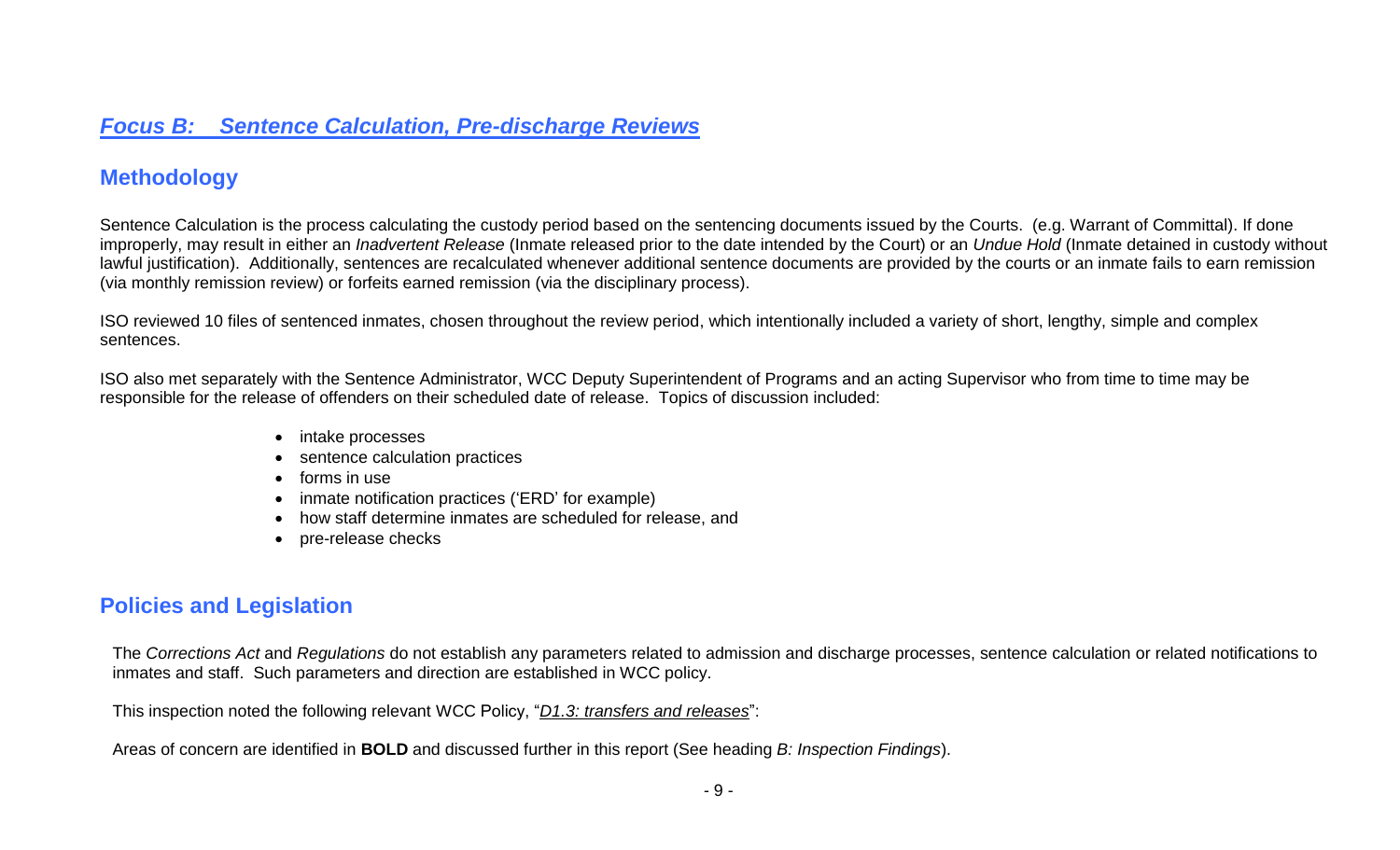*6. Inmates will only be released from custody in the following circumstances:*

- *6.1 Their sentence has expired or has other wise been satisfied through a combination of time served, earned remission and fine payment.*
- *6.2 A remanded inmate has been granted judicial interim release.*
- *6.3 A sentenced inmate has been granted parole.*
- *6.4 A sentenced inmate is transferred to a penitentiary.*
- *6.5 A sentenced inmate has been granted a terminal temporary absence.*
- *6.6 The inmate is acquitted or is otherwise released on the order of a court of competent jurisdiction, and*
- *6.7 All other warrants have expired or have been satisfied.*

*…*

*10. Staff will not discharge an inmate until they have:*

- *10.1 Examined all warrants on file to ensure that they have been satisfied or have expired.*
- *10.2 Reviewed CPIC to ensure that no new warrants are in force in the jurisdiction.*
- *10.3 Reviewed the court file with Courts staff, whenever possible, to ensure that no new warrants or orders are on file.*
- *10.4 Reviewed and confirmed the previous steps with a second staff member.*

*11. The officer will complete the release documentation in the required format, certifying that all of the steps in D1.3.10 have been completed.*

*12. The officer who checks the steps in D1.3.10(d) will countersign the release form.* (sic: should read D1.3.10.**4**)

# **Findings**

- The review of ten warrant files of sentenced inmates identified, with the exception of the one file noted below, sentence calculation was thorough and accurate by the sentence administration staff. Recent staffing changes in the Admissions and Discharge area has lead to additional training for new staff. ISO found that the Deputy Superintendent has gone to great lengths to ensure the accuracy of all sentence calculation processes. ISO appreciated her expertise and her openness to suggested improvements in this area.
- ISO found the WCC Sentence Calculation documents contained a number of errors as follows:
	- Inconsistent format for dates. In one form alone, containing a list of chronological events, the dates were identified in four different formats. Eg. 01/Oct, 2010; Oct 01/10; 10/10/01. This was particularly confusing to a reader when days and months were ambiguous. For example  $07/06/10$  could indicate either July 6<sup>th</sup> or June 7<sup>th</sup>. WCC needs a standardized practice to be identified in either of the following formats: dd/mm/yyyy or yyyy/mm/dd. It would also be a best practice wherever possible to specifically imbed the required format on forms requiring a date entry.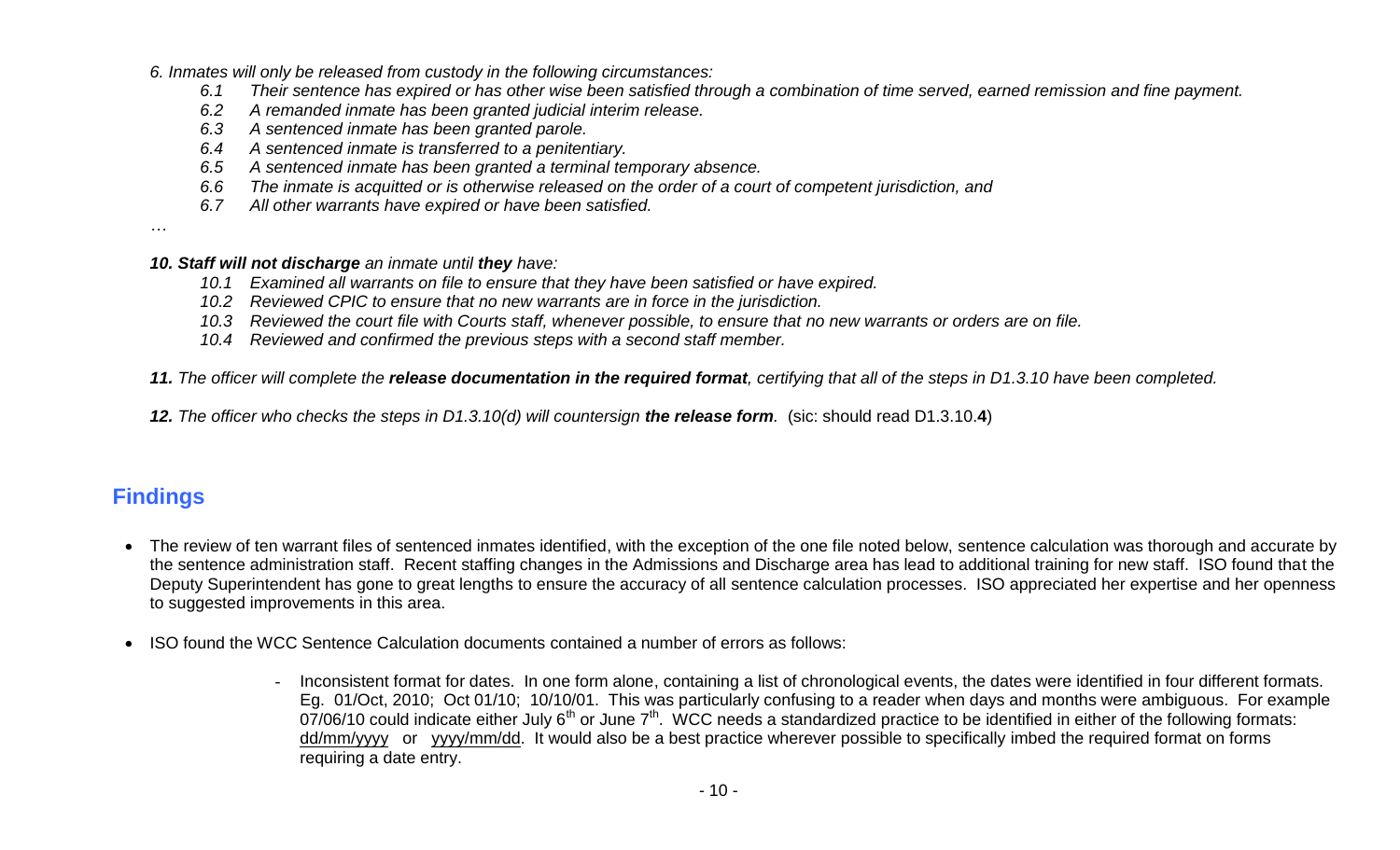- Non-current documents such as outdated Sentence Calculation forms and older Warrants could not be distinguished from updated versions. Best practice is to always "strike through" any document replaced by a more current version with a diagonal pen-stroke to eliminate any chance it be mistaken as current. For example, one file contained a Warrant of Committal containing inmate contact restrictions ("No Contact with Spouse/Victim"). The courts had since provided an Amended W.C. with the contact restrictions removed. Without a strikethrough, a reviewing officer could conceivably misinterpret that the inmate was in breach of his W.C. by contacting his spouse. Another reviewed file had half a dozen updated Sentence Calculations. Only two of the outdated calculations had strike-throughs.
- One file was found to contain a sentence calculation error, incorrectly applying 14 days remission for an inmate serving a sentence during the month of February (28 days). The CCRA requires a remission credit of 15 days for each month spent in custody. The Deputy Superintendent has been notified and reviewed the error with the staff who completed the calculation and the secondary check of the calculation. While there can be no tolerance for sentence calculations that do not reflect an appropriate release date, there was some relief to learn that in this case the inmate had been released in advance to a half-way house.
- A number of administrative errors were noted on some custody documents that did not affect custody lengths. For example: Page two of the Admission Sheet includes a section to track changes to an inmate's sentence, both changes or additions to Warrants of Committal and changes to the inmate's Remission (unearned, forfeited, returned or re-instated). While the total sentence lengths were found to be accurate, a number of entries were noted to have data entry errors where the Days to Serve and the Remission credits were incorrect - not adding as they should to the total sentence. The Deputy Superintendent has been apprised and will be reviewing them with A&D staff to eliminate potential errors and inconsistent practices.
- ISO found all other sentence calculation practices to be timely, accurate, and done to high standards. In other jurisdictions, such as B.C., complaints from inmates about sentence calculation are frequently received by their Investigation and Standards Office. ISO finds it significant that during the previous 18 months it has received no inmate complaints about sentence calculation.
- WCC Policy D1.3.10 reads: *"Staff will not discharge an inmate until they have…"* The current practice at the WCC conflicts with this policy, in that the Sentence Administrator, working a Monday to Friday schedule, completes the vast majority of required pre-release checks (warrants, CPIC, Courts staff whenever possible), while Correctional Officers and Supervisors discharge the inmates. This is particularly an issue for weekend releases when the person who identified the inmate as cleared for discharge is not on shift, and the staff responsible for discharging inmates does not complete the checks identified in policy. The policy as written is more appropriate for a correctional centre with a dedicated 7 day per week Sentence Management Unit rather than the WCC model.
- Although weekend supervisors do have access to Warrant Files, once an inmate is identified on the Daily Routine, the acting supervisors spoken to during this Inspection indicated that barring any obvious discrepancy in ERD they release the inmates identified on the daily schedule without any further checks. To be clear, while ISO has confidence that the pre-release review and double-check by Admissions and Discharge department staff constitute an appropriate level of review, it is not in compliance with the existing policy. Rather than amending current practice, the Corrections Branch should consider amending the policy. New policy should direct that prior to the discharge of any inmate, the discharging staff are to review the pre-release documentation to ensure that the inmate has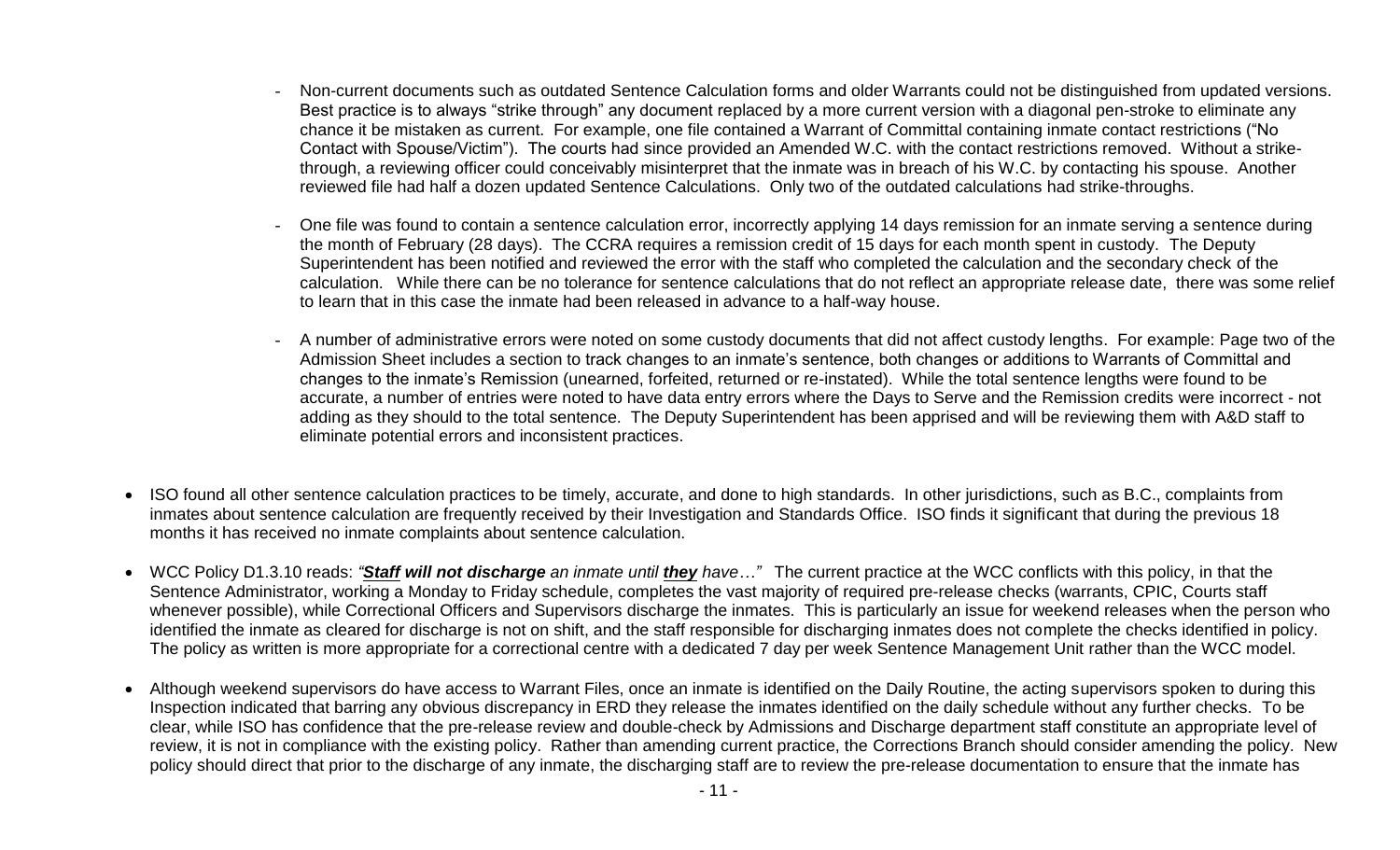been approved for release on the designated ERD by the Sentence Administrator, or other staff approved by the Person in Charge, and one other staff. Signatory blocks should be incorporated into the release documentation verifying this pre-release review, the double-check, and the actual staff discharging an inmate.

 WCC Policy D1.3.11 and 12 are not being complied with. While a release document is in the development stages, at the time of review WCC did not have a form that is signed off by the discharging officer and the staff who completed the secondary check. The preliminary draft of a new form provided by WCC will undoubtedly confuse staff, and therefore requires additional review and modification. A second generation release document has been circulated for review and comment which showed significant improvement.

#### **Progress observed during the Review Period**

- Since the implementation of the new corrections Act the WCC has updated staff information and inmate notification forms. The *Daily Routine Form* is a positive example which includes details for staff on the scheduled events of the day, including sections for *Releases, Court Appearances, Planned Escorted Movements, Temporary Absences and Interviews/Events/Visits*. The *Release* section identifies the inmate, security rating, location, the time of scheduled release, and where appropriate identifies that an inmate's sentence has been satisfied per the calculated "ERD" (earliest release date). The identification of an individual in the *Release* section by the Sentence Administrator is indication to Supervisors and staff that the proper checks have been completed (warrants, courts and CPIC) and that the inmate has been cleared for release.
- The *Sentence Calculation History* is a complex form developed by the Sentence Administrator. Much more than a typical 'Excel' spreadsheet, the primary use of the form is to determine the Earliest Release Date (ERD) for each offender based on the warrant information. The form also tracks the person completing the calculation, the person that checked the calculation and any changes to the calculation such as remission that wasn't earned or remission lost through the disciplinary process.
- The Sentence Administrator has also drafted useful information packages such as the Sentence Administration Assistant note, intended to provide details of sentence administration. Such packages are particularly useful during periods of backfill and provide a ready reference for individuals training in the Admissions and Discharge section.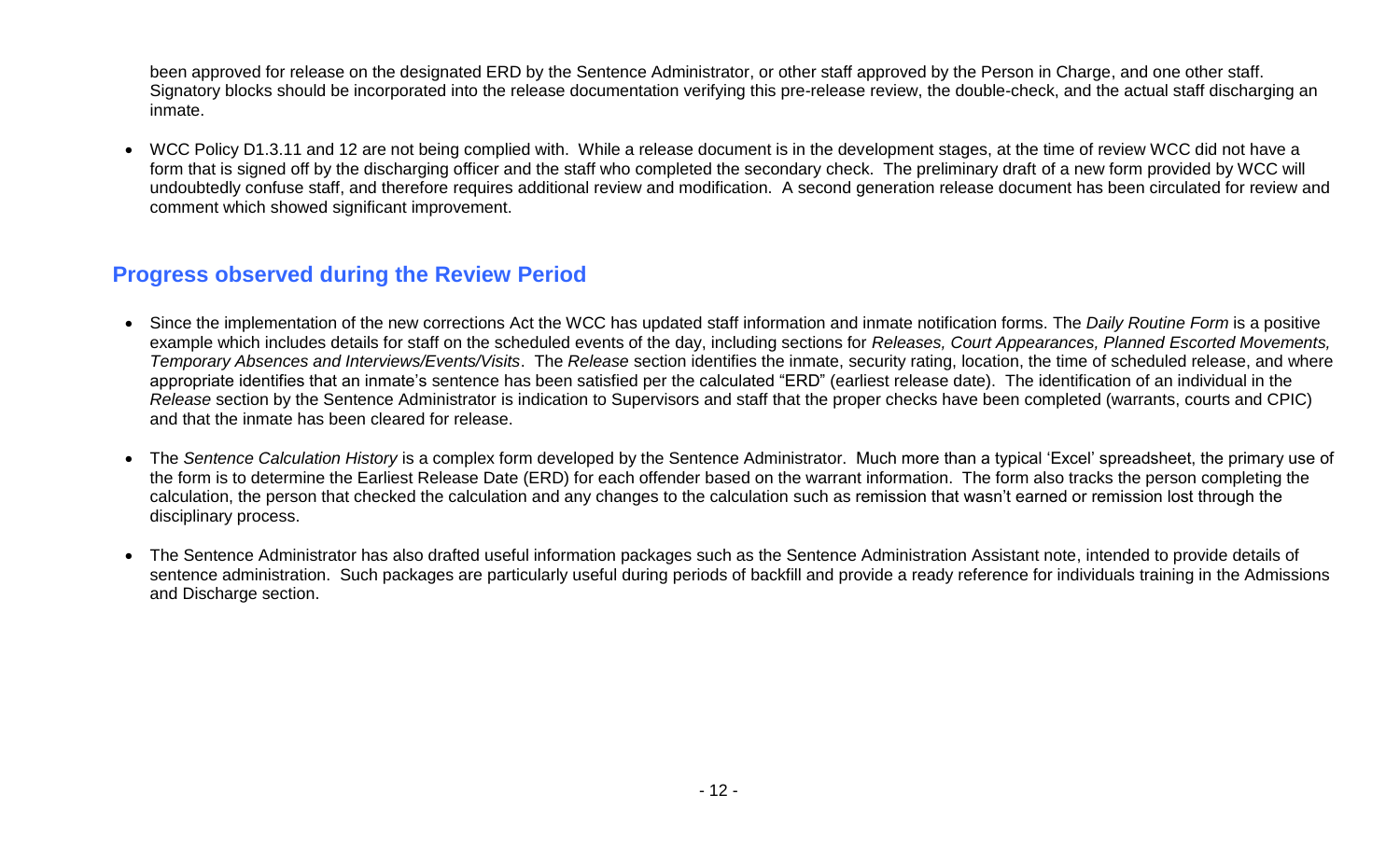# *Inspection Recommendations*

|   | That WCC Management ensure all separate confinement reviews are completed and appropriate notifications provided in a<br>timely manner.<br>The WCC may wish to consider developing an electronic method to track all segregation placements, reasons for such placement,<br>and the dates of upcoming review/notification deadlines                                                                                                                                                                                                                                                                                                                                     |
|---|-------------------------------------------------------------------------------------------------------------------------------------------------------------------------------------------------------------------------------------------------------------------------------------------------------------------------------------------------------------------------------------------------------------------------------------------------------------------------------------------------------------------------------------------------------------------------------------------------------------------------------------------------------------------------|
|   | That WCC Managers ensure processes are developed which allow staff ready access to information related to the status of<br>separately confined individuals, and scheduled release or review dates.<br>This could be accomplished in several ways including:<br>• Identify on the Daily Inmate Placement Sheet the status and date of the next due review for each individual. This<br>info would then be automatically carried forward with each successive daily printing;<br>• An updateable notice board at the nearest staff station to the Segregation Unit identifying the Regulation under<br>which each inmate is held and the release or next review deadline. |
| 3 | WCC Management needs to improve the content of the 'Separate Confinement Notification Form' which is intended to<br>inform affected inmates of applicable protocols and rights while housed in the Segregation Unit.                                                                                                                                                                                                                                                                                                                                                                                                                                                    |
|   | That WCC Management take additional measures to ensure staff are completing inmate Progress Log entries, particularly                                                                                                                                                                                                                                                                                                                                                                                                                                                                                                                                                   |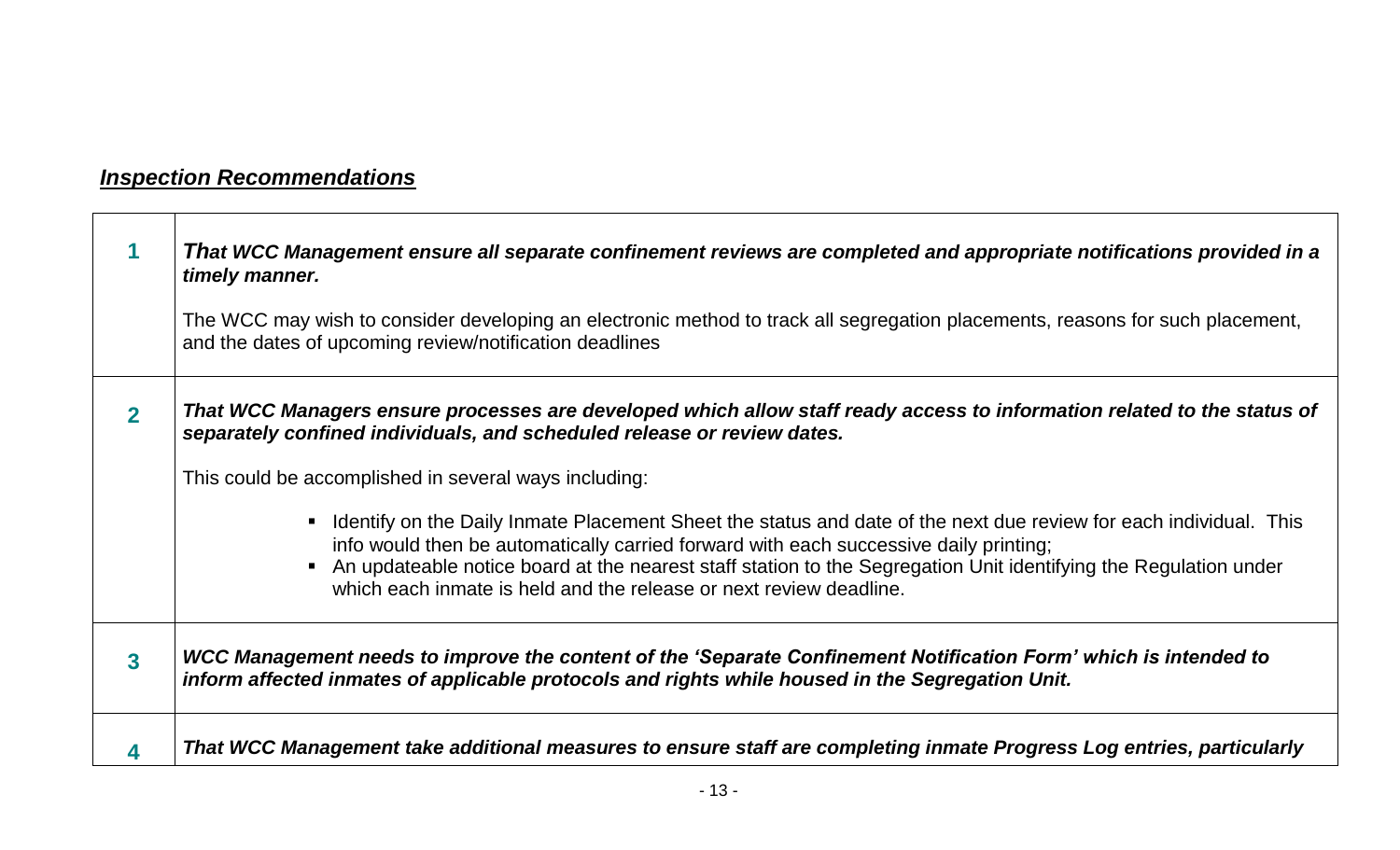|   | as they relate to inmate movements and placement decisions.                                                                                                                                                                                                                                                                                                                                                                                                                                                                                                                                                                                                                    |
|---|--------------------------------------------------------------------------------------------------------------------------------------------------------------------------------------------------------------------------------------------------------------------------------------------------------------------------------------------------------------------------------------------------------------------------------------------------------------------------------------------------------------------------------------------------------------------------------------------------------------------------------------------------------------------------------|
|   | Where inmates are placed in segregation, appropriate entries should identify the lawful basis for such placement.                                                                                                                                                                                                                                                                                                                                                                                                                                                                                                                                                              |
| 5 | That WCC review and update policy on pre-release practices. ISO recommends that the Admissions department complete<br>all pre-release checks and double-checks of warrants etc., and that a releasing supervisor –prior to releasing any<br>individual- is responsible for verifying the check and double checks have been completed.<br>As currently written, policy requires that the supervisor signs that they have verified the expiry of all warrants etc. If it is intended that<br>the primary duty of pre-release checks rests with Admissions staff (e.g. Sentence Administrator) rather than the supervisor perfecting<br>the discharge, policy requires amendment. |
| 6 | That WCC develop and implement the release documentation in accordance with policy D1.3.11.                                                                                                                                                                                                                                                                                                                                                                                                                                                                                                                                                                                    |
|   | That WCC standardize day/month/year formats and wherever possible imbed the accepted format on forms.                                                                                                                                                                                                                                                                                                                                                                                                                                                                                                                                                                          |
| 8 | That WCC ensure the non-current Warrants and Sentence Calculation forms be struck-through diagonally to indicate a more<br>current document exists.                                                                                                                                                                                                                                                                                                                                                                                                                                                                                                                            |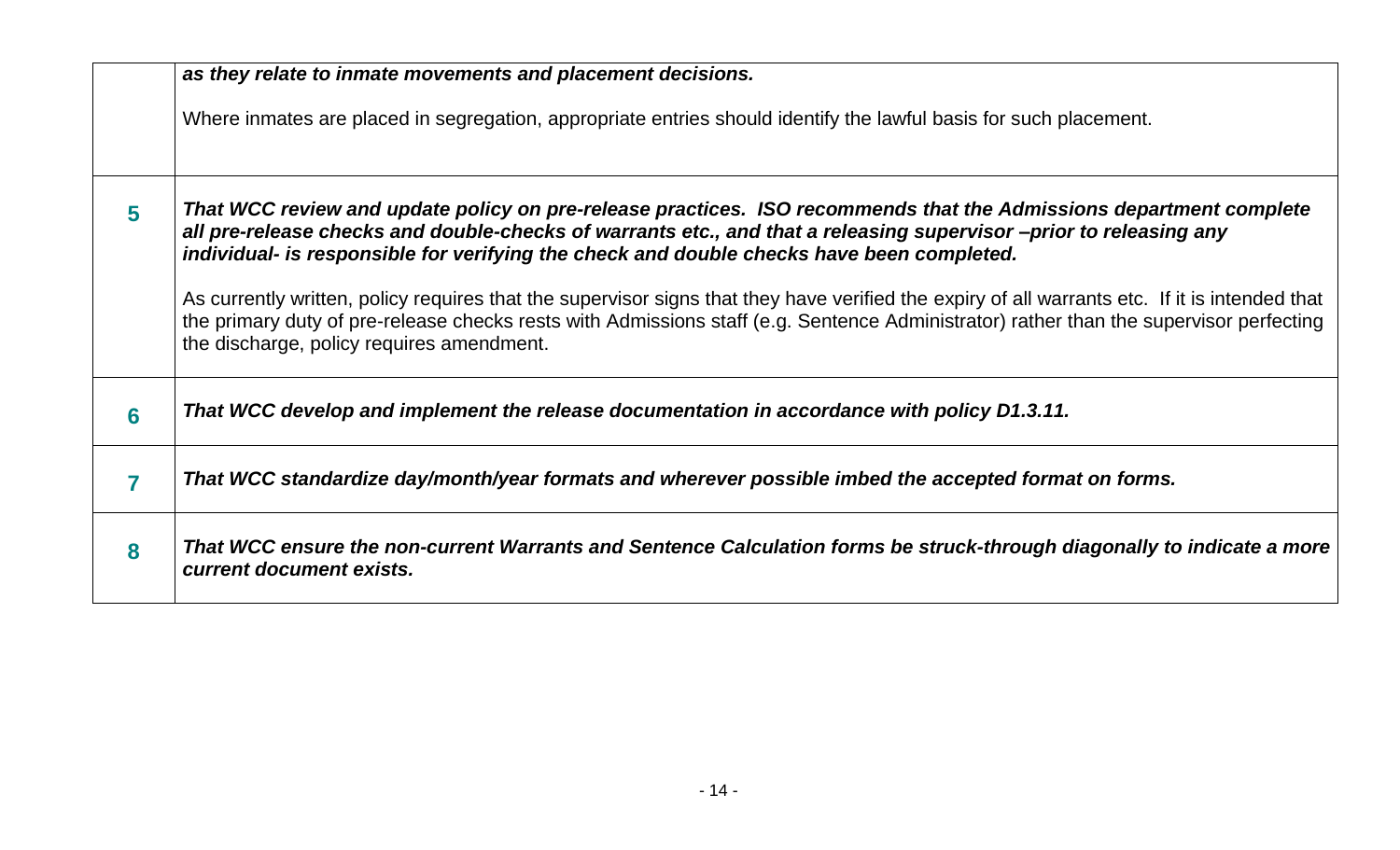**Appendix A:** Pursuant to the *Corrections Act Regulations (CAR)*, Separate Confinement requires the following Notifications and Reviews:

| <b>Reason for Placement</b>                                              | <b>Type of Notification and by</b><br>Whom                                                                            | <b>Timeline for Notification</b> | <b>Reviews required</b>                                                                                                                                                                                     |
|--------------------------------------------------------------------------|-----------------------------------------------------------------------------------------------------------------------|----------------------------------|-------------------------------------------------------------------------------------------------------------------------------------------------------------------------------------------------------------|
| Short-term Separate Confinement, CAR s.20                                | Written reasons by the Person in<br>Charge, per CAR s.20(4).                                                          | Within 24 hours.                 | Release is required within 72 hours<br>unless applying CAR s.21*<br>*Exceptions apply to those<br>detained under the Mental Health<br>Act, per CAR s.20(3).                                                 |
| Long-term Separate Confinement, CAR s.21                                 | Written reasons, length of planned<br>separate confinement and reasons<br>for the length, by the Person in<br>Charge. | Within 24 hours.                 | 15 days<br>Upon request inmate request for<br>review, a response is required<br>"within a reasonable time".                                                                                                 |
| Voluntary Separate Confinement, CAR s.22                                 | Written notification of agreement<br>provided by the Person in Charge.                                                | No timeline legislated.          | Inmate can request in writing at any<br>time that his placement be<br>reviewed.                                                                                                                             |
| Segregation placement pending a disciplinary hearing,<br><b>CAR s.28</b> | Written Notice by the Person in<br>Charge, per CAR s.27.                                                              | As soon as practicable.          | 24 hours after decision for such<br>placement, and every 24 hours<br>thereafter, until disciplinary hearing<br>is concluded or circumstances<br>which required the separate<br>confinement no longer exist. |
| Disciplinary Segregation, CAR s.33(3)(b)                                 | Written reasons for penalty or<br>corrective measure imposed, by the<br>Independent Adjudicator.                      | As soon as practicable.          | None during the imposed<br>disciplinary sentence.                                                                                                                                                           |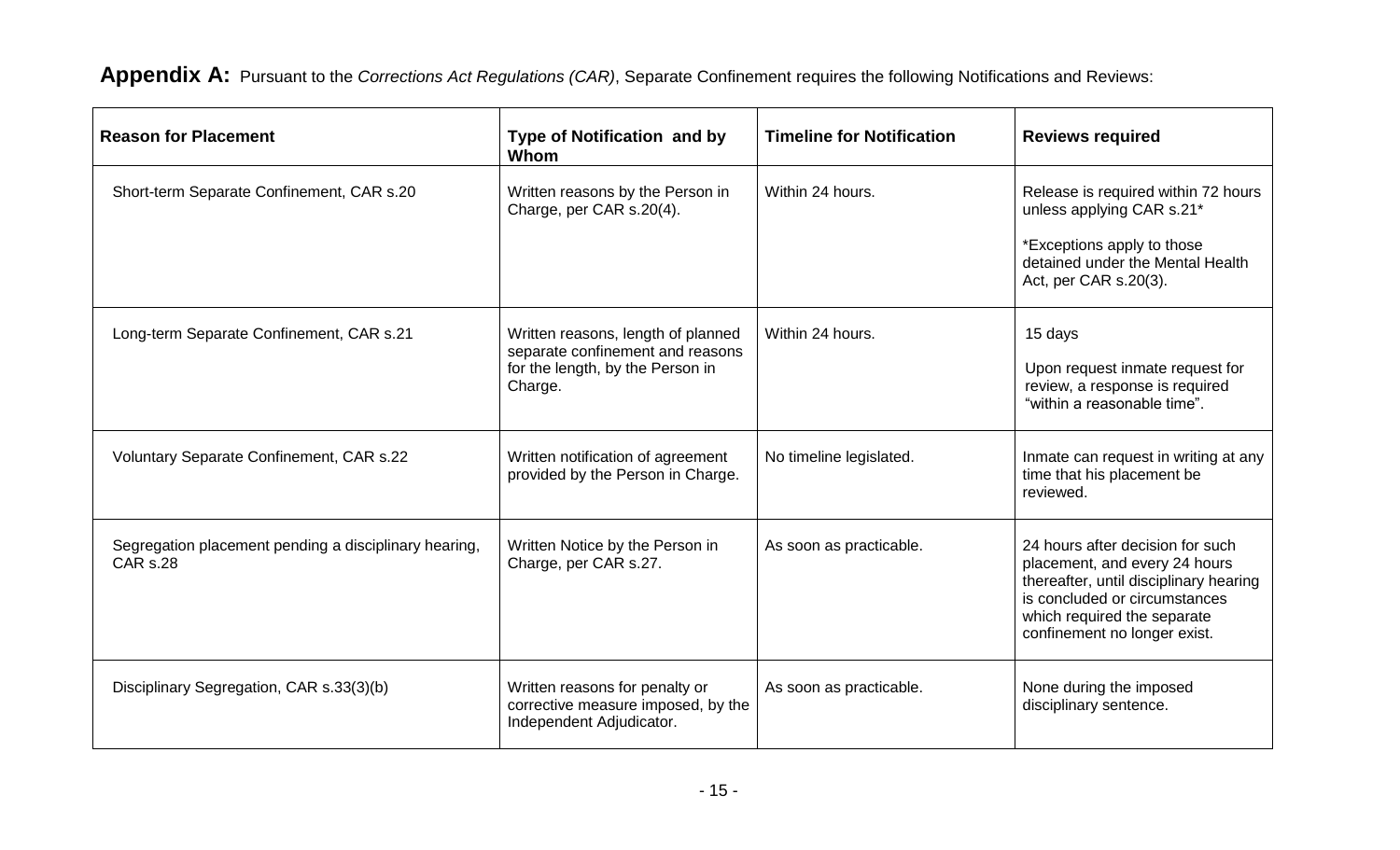

# **Appendix B: Separate Confinement Inspection Sheet**